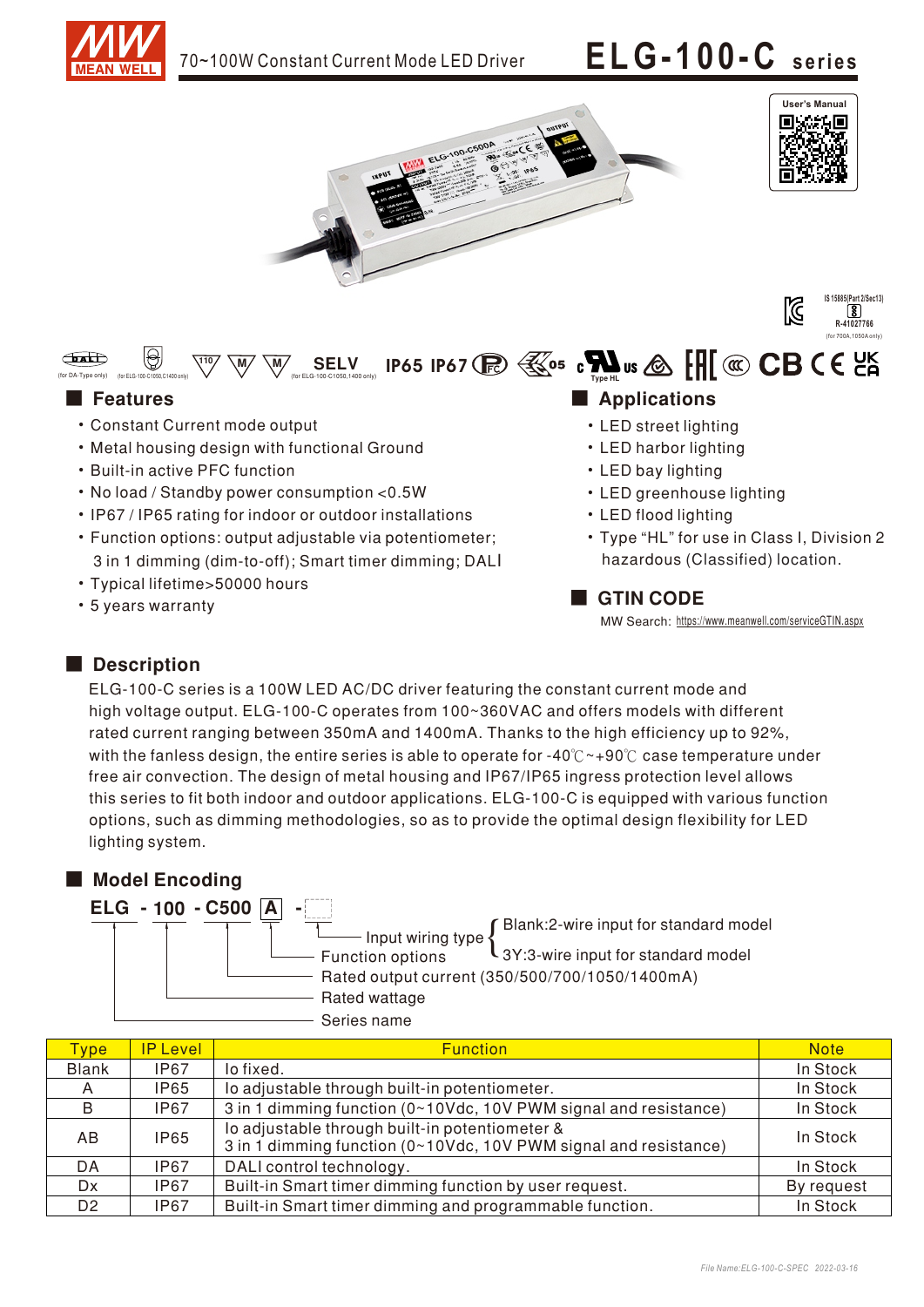

### **SPECIFICATION**

| <b>MODEL</b>                                                                                                                                                                 |                                                                                                                                                                                                                                                                                                                                                                                                                                                                                                                                                                                                                                                                                                                                                                                                                                                                                                                                                                                                                                                                                                                                                                                                                                                                                                                                                                                                                                                                                                                                                                                                                                                                                                                                                                                                                            | ELG-100-C350                                                                                                                                                                                                                                                         | ELG-100-C500                                                         | ELG-100-C700                                                            | ELG-100-C1050            | ELG-100-C1400   |  |
|------------------------------------------------------------------------------------------------------------------------------------------------------------------------------|----------------------------------------------------------------------------------------------------------------------------------------------------------------------------------------------------------------------------------------------------------------------------------------------------------------------------------------------------------------------------------------------------------------------------------------------------------------------------------------------------------------------------------------------------------------------------------------------------------------------------------------------------------------------------------------------------------------------------------------------------------------------------------------------------------------------------------------------------------------------------------------------------------------------------------------------------------------------------------------------------------------------------------------------------------------------------------------------------------------------------------------------------------------------------------------------------------------------------------------------------------------------------------------------------------------------------------------------------------------------------------------------------------------------------------------------------------------------------------------------------------------------------------------------------------------------------------------------------------------------------------------------------------------------------------------------------------------------------------------------------------------------------------------------------------------------------|----------------------------------------------------------------------------------------------------------------------------------------------------------------------------------------------------------------------------------------------------------------------|----------------------------------------------------------------------|-------------------------------------------------------------------------|--------------------------|-----------------|--|
|                                                                                                                                                                              | <b>RATED CURRENT</b>                                                                                                                                                                                                                                                                                                                                                                                                                                                                                                                                                                                                                                                                                                                                                                                                                                                                                                                                                                                                                                                                                                                                                                                                                                                                                                                                                                                                                                                                                                                                                                                                                                                                                                                                                                                                       | 350 <sub>m</sub> A                                                                                                                                                                                                                                                   | 500mA                                                                | 700mA                                                                   | 1050mA                   | 1400mA          |  |
|                                                                                                                                                                              |                                                                                                                                                                                                                                                                                                                                                                                                                                                                                                                                                                                                                                                                                                                                                                                                                                                                                                                                                                                                                                                                                                                                                                                                                                                                                                                                                                                                                                                                                                                                                                                                                                                                                                                                                                                                                            | 200VAC ~ 305VAC                                                                                                                                                                                                                                                      |                                                                      |                                                                         |                          |                 |  |
|                                                                                                                                                                              | <b>RATED POWER</b>                                                                                                                                                                                                                                                                                                                                                                                                                                                                                                                                                                                                                                                                                                                                                                                                                                                                                                                                                                                                                                                                                                                                                                                                                                                                                                                                                                                                                                                                                                                                                                                                                                                                                                                                                                                                         | 100W<br>100.1W<br>99.75W<br>100.1W<br>100.8W                                                                                                                                                                                                                         |                                                                      |                                                                         |                          |                 |  |
|                                                                                                                                                                              |                                                                                                                                                                                                                                                                                                                                                                                                                                                                                                                                                                                                                                                                                                                                                                                                                                                                                                                                                                                                                                                                                                                                                                                                                                                                                                                                                                                                                                                                                                                                                                                                                                                                                                                                                                                                                            | 100VAC ~ 180VAC                                                                                                                                                                                                                                                      |                                                                      |                                                                         |                          |                 |  |
|                                                                                                                                                                              |                                                                                                                                                                                                                                                                                                                                                                                                                                                                                                                                                                                                                                                                                                                                                                                                                                                                                                                                                                                                                                                                                                                                                                                                                                                                                                                                                                                                                                                                                                                                                                                                                                                                                                                                                                                                                            | 70W                                                                                                                                                                                                                                                                  | <b>70W</b>                                                           | <b>70W</b>                                                              | 70.35W                   | <b>70W</b>      |  |
|                                                                                                                                                                              | <b>CONSTANT CURRENT REGION Note.2</b>                                                                                                                                                                                                                                                                                                                                                                                                                                                                                                                                                                                                                                                                                                                                                                                                                                                                                                                                                                                                                                                                                                                                                                                                                                                                                                                                                                                                                                                                                                                                                                                                                                                                                                                                                                                      | $143 - 286V$                                                                                                                                                                                                                                                         | $100 - 200V$                                                         | $71 - 143V$                                                             | $48 - 95V$               | $35 - 72V$      |  |
| <b>OUTPUT</b>                                                                                                                                                                | <b>OPEN CIRCUIT VOLTAGE(max.)</b>                                                                                                                                                                                                                                                                                                                                                                                                                                                                                                                                                                                                                                                                                                                                                                                                                                                                                                                                                                                                                                                                                                                                                                                                                                                                                                                                                                                                                                                                                                                                                                                                                                                                                                                                                                                          | 297V                                                                                                                                                                                                                                                                 | 210V                                                                 | 149V                                                                    | 105V                     | 75V             |  |
|                                                                                                                                                                              |                                                                                                                                                                                                                                                                                                                                                                                                                                                                                                                                                                                                                                                                                                                                                                                                                                                                                                                                                                                                                                                                                                                                                                                                                                                                                                                                                                                                                                                                                                                                                                                                                                                                                                                                                                                                                            | Adjustable for A/AB-Type only (via built-in potentiometer)                                                                                                                                                                                                           |                                                                      |                                                                         |                          |                 |  |
|                                                                                                                                                                              | <b>CURRENT ADJ. RANGE</b>                                                                                                                                                                                                                                                                                                                                                                                                                                                                                                                                                                                                                                                                                                                                                                                                                                                                                                                                                                                                                                                                                                                                                                                                                                                                                                                                                                                                                                                                                                                                                                                                                                                                                                                                                                                                  | $175 - 350$ mA                                                                                                                                                                                                                                                       | $250 - 500$ mA                                                       | $350 - 700$ mA                                                          | $525 - 1050$ mA          | $700 - 1400$ mA |  |
|                                                                                                                                                                              | <b>CURRENT RIPPLE</b>                                                                                                                                                                                                                                                                                                                                                                                                                                                                                                                                                                                                                                                                                                                                                                                                                                                                                                                                                                                                                                                                                                                                                                                                                                                                                                                                                                                                                                                                                                                                                                                                                                                                                                                                                                                                      | 5.0% max. @rated current                                                                                                                                                                                                                                             |                                                                      |                                                                         |                          |                 |  |
|                                                                                                                                                                              | <b>CURRENT TOLERANCE</b>                                                                                                                                                                                                                                                                                                                                                                                                                                                                                                                                                                                                                                                                                                                                                                                                                                                                                                                                                                                                                                                                                                                                                                                                                                                                                                                                                                                                                                                                                                                                                                                                                                                                                                                                                                                                   | ±5.0%                                                                                                                                                                                                                                                                |                                                                      |                                                                         |                          |                 |  |
|                                                                                                                                                                              | SET UP TIME Note.4                                                                                                                                                                                                                                                                                                                                                                                                                                                                                                                                                                                                                                                                                                                                                                                                                                                                                                                                                                                                                                                                                                                                                                                                                                                                                                                                                                                                                                                                                                                                                                                                                                                                                                                                                                                                         | 1000ms/115VAC<br>500ms/230VAC                                                                                                                                                                                                                                        |                                                                      |                                                                         |                          |                 |  |
|                                                                                                                                                                              | <b>VOLTAGE RANGE</b> Note.3                                                                                                                                                                                                                                                                                                                                                                                                                                                                                                                                                                                                                                                                                                                                                                                                                                                                                                                                                                                                                                                                                                                                                                                                                                                                                                                                                                                                                                                                                                                                                                                                                                                                                                                                                                                                | 142 ~ 431VDC continue, 320VAC for 24Hrs; 360VAC for 1Hr<br>$100 - 305$ VAC<br>(Please refer to "STATIC CHARACTERISTIC" section)                                                                                                                                      |                                                                      |                                                                         |                          |                 |  |
|                                                                                                                                                                              | <b>FREQUENCY RANGE</b>                                                                                                                                                                                                                                                                                                                                                                                                                                                                                                                                                                                                                                                                                                                                                                                                                                                                                                                                                                                                                                                                                                                                                                                                                                                                                                                                                                                                                                                                                                                                                                                                                                                                                                                                                                                                     | $47 - 63$ Hz                                                                                                                                                                                                                                                         |                                                                      |                                                                         |                          |                 |  |
| <b>INPUT</b>                                                                                                                                                                 | POWER FACTOR (Typ.)                                                                                                                                                                                                                                                                                                                                                                                                                                                                                                                                                                                                                                                                                                                                                                                                                                                                                                                                                                                                                                                                                                                                                                                                                                                                                                                                                                                                                                                                                                                                                                                                                                                                                                                                                                                                        | PF≥0.97/115VAC, PF≥0.95/230VAC, PF≥0.92/277VAC@full load<br>(Please refer to "POWER FACTOR (PF) CHARACTERISTIC" section)                                                                                                                                             |                                                                      |                                                                         |                          |                 |  |
|                                                                                                                                                                              | <b>TOTAL HARMONIC DISTORTION</b>                                                                                                                                                                                                                                                                                                                                                                                                                                                                                                                                                                                                                                                                                                                                                                                                                                                                                                                                                                                                                                                                                                                                                                                                                                                                                                                                                                                                                                                                                                                                                                                                                                                                                                                                                                                           | THD<20%(@load≧50%/115VC; @load≧60%/230VAC; @load≧75%/277VAC)<br>(Please refer to "TOTAL HARMONIC DISTORTION(THD)" section)                                                                                                                                           |                                                                      |                                                                         |                          |                 |  |
|                                                                                                                                                                              | <b>EFFICIENCY</b> (Typ.)                                                                                                                                                                                                                                                                                                                                                                                                                                                                                                                                                                                                                                                                                                                                                                                                                                                                                                                                                                                                                                                                                                                                                                                                                                                                                                                                                                                                                                                                                                                                                                                                                                                                                                                                                                                                   | 92%                                                                                                                                                                                                                                                                  | 91%                                                                  | 91%                                                                     | 90%                      | 90%             |  |
|                                                                                                                                                                              | AC CURRENT (Typ.)                                                                                                                                                                                                                                                                                                                                                                                                                                                                                                                                                                                                                                                                                                                                                                                                                                                                                                                                                                                                                                                                                                                                                                                                                                                                                                                                                                                                                                                                                                                                                                                                                                                                                                                                                                                                          | 1.1A/115VAC                                                                                                                                                                                                                                                          | 0.6A/230VAC<br>0.5A/277VAC                                           |                                                                         |                          |                 |  |
|                                                                                                                                                                              | <b>INRUSH CURRENT(Typ.)</b>                                                                                                                                                                                                                                                                                                                                                                                                                                                                                                                                                                                                                                                                                                                                                                                                                                                                                                                                                                                                                                                                                                                                                                                                                                                                                                                                                                                                                                                                                                                                                                                                                                                                                                                                                                                                |                                                                                                                                                                                                                                                                      |                                                                      | COLD START 40A(twidth=760µs measured at 50% Ipeak)/230VAC; Per NEMA 410 |                          |                 |  |
|                                                                                                                                                                              | MAX. No. of PSUs on 16A<br><b>CIRCUIT BREAKER</b>                                                                                                                                                                                                                                                                                                                                                                                                                                                                                                                                                                                                                                                                                                                                                                                                                                                                                                                                                                                                                                                                                                                                                                                                                                                                                                                                                                                                                                                                                                                                                                                                                                                                                                                                                                          | 3 units (circuit breaker of type B) / 6 units (circuit breaker of type C) at 230VAC                                                                                                                                                                                  |                                                                      |                                                                         |                          |                 |  |
|                                                                                                                                                                              | <b>LEAKAGE CURRENT</b>                                                                                                                                                                                                                                                                                                                                                                                                                                                                                                                                                                                                                                                                                                                                                                                                                                                                                                                                                                                                                                                                                                                                                                                                                                                                                                                                                                                                                                                                                                                                                                                                                                                                                                                                                                                                     | <0.75mA/277VAC                                                                                                                                                                                                                                                       |                                                                      |                                                                         |                          |                 |  |
| No load power consumption <0.5W for Blank / A / Dx / D2-Type<br><b>NO LOAD / STANDBY</b><br>Standby power consumption <0.5W for B / AB / DA-Type<br><b>POWER CONSUMPTION</b> |                                                                                                                                                                                                                                                                                                                                                                                                                                                                                                                                                                                                                                                                                                                                                                                                                                                                                                                                                                                                                                                                                                                                                                                                                                                                                                                                                                                                                                                                                                                                                                                                                                                                                                                                                                                                                            |                                                                                                                                                                                                                                                                      |                                                                      |                                                                         |                          |                 |  |
|                                                                                                                                                                              | <b>SHORT CIRCUIT</b>                                                                                                                                                                                                                                                                                                                                                                                                                                                                                                                                                                                                                                                                                                                                                                                                                                                                                                                                                                                                                                                                                                                                                                                                                                                                                                                                                                                                                                                                                                                                                                                                                                                                                                                                                                                                       |                                                                                                                                                                                                                                                                      | Hiccup mode, recovers automatically after fault condition is removed |                                                                         |                          |                 |  |
|                                                                                                                                                                              |                                                                                                                                                                                                                                                                                                                                                                                                                                                                                                                                                                                                                                                                                                                                                                                                                                                                                                                                                                                                                                                                                                                                                                                                                                                                                                                                                                                                                                                                                                                                                                                                                                                                                                                                                                                                                            | $305 - 333V$                                                                                                                                                                                                                                                         | $222 - 242V$                                                         | $154 - 174V$                                                            | $110 - 130V$             | $79 - 95V$      |  |
|                                                                                                                                                                              | <b>PROTECTION OVER VOLTAGE</b>                                                                                                                                                                                                                                                                                                                                                                                                                                                                                                                                                                                                                                                                                                                                                                                                                                                                                                                                                                                                                                                                                                                                                                                                                                                                                                                                                                                                                                                                                                                                                                                                                                                                                                                                                                                             |                                                                                                                                                                                                                                                                      | Shut down o/p voltage, re-power on to recover                        |                                                                         |                          |                 |  |
|                                                                                                                                                                              | <b>OVER TEMPERATURE</b>                                                                                                                                                                                                                                                                                                                                                                                                                                                                                                                                                                                                                                                                                                                                                                                                                                                                                                                                                                                                                                                                                                                                                                                                                                                                                                                                                                                                                                                                                                                                                                                                                                                                                                                                                                                                    | Shut down o/p voltage, re-power on to recover                                                                                                                                                                                                                        |                                                                      |                                                                         |                          |                 |  |
|                                                                                                                                                                              | <b>WORKING TEMP.</b>                                                                                                                                                                                                                                                                                                                                                                                                                                                                                                                                                                                                                                                                                                                                                                                                                                                                                                                                                                                                                                                                                                                                                                                                                                                                                                                                                                                                                                                                                                                                                                                                                                                                                                                                                                                                       | Tcase=-40 ~ +90°C (Please refer to "OUTPUT LOAD vs TEMPERATURE" section)                                                                                                                                                                                             |                                                                      |                                                                         |                          |                 |  |
|                                                                                                                                                                              | <b>MAX. CASE TEMP.</b>                                                                                                                                                                                                                                                                                                                                                                                                                                                                                                                                                                                                                                                                                                                                                                                                                                                                                                                                                                                                                                                                                                                                                                                                                                                                                                                                                                                                                                                                                                                                                                                                                                                                                                                                                                                                     | Tcase=+90°C                                                                                                                                                                                                                                                          |                                                                      |                                                                         |                          |                 |  |
| <b>ENVIRONMENT</b>                                                                                                                                                           | <b>WORKING HUMIDITY</b>                                                                                                                                                                                                                                                                                                                                                                                                                                                                                                                                                                                                                                                                                                                                                                                                                                                                                                                                                                                                                                                                                                                                                                                                                                                                                                                                                                                                                                                                                                                                                                                                                                                                                                                                                                                                    | 20~95% RH non-condensing                                                                                                                                                                                                                                             |                                                                      |                                                                         |                          |                 |  |
|                                                                                                                                                                              |                                                                                                                                                                                                                                                                                                                                                                                                                                                                                                                                                                                                                                                                                                                                                                                                                                                                                                                                                                                                                                                                                                                                                                                                                                                                                                                                                                                                                                                                                                                                                                                                                                                                                                                                                                                                                            | STORAGE TEMP., HUMIDITY $-40 \sim +80^{\circ}$ C, 10 ~ 95% RH                                                                                                                                                                                                        |                                                                      |                                                                         |                          |                 |  |
|                                                                                                                                                                              | <b>TEMP. COEFFICIENT</b>                                                                                                                                                                                                                                                                                                                                                                                                                                                                                                                                                                                                                                                                                                                                                                                                                                                                                                                                                                                                                                                                                                                                                                                                                                                                                                                                                                                                                                                                                                                                                                                                                                                                                                                                                                                                   | $\pm 0.03\%$ /°C (0 ~ 60°C)                                                                                                                                                                                                                                          |                                                                      |                                                                         |                          |                 |  |
|                                                                                                                                                                              | <b>VIBRATION</b>                                                                                                                                                                                                                                                                                                                                                                                                                                                                                                                                                                                                                                                                                                                                                                                                                                                                                                                                                                                                                                                                                                                                                                                                                                                                                                                                                                                                                                                                                                                                                                                                                                                                                                                                                                                                           | 10 ~ 500Hz, 5G 12min./1cycle, period for 72min. each along X, Y, Z axes                                                                                                                                                                                              |                                                                      |                                                                         |                          |                 |  |
|                                                                                                                                                                              | <b>SAFETY STANDARDS</b>                                                                                                                                                                                                                                                                                                                                                                                                                                                                                                                                                                                                                                                                                                                                                                                                                                                                                                                                                                                                                                                                                                                                                                                                                                                                                                                                                                                                                                                                                                                                                                                                                                                                                                                                                                                                    | UL8750(type"HL"), CSA C22.2 No. 250.13-12;BS EN/EN/AS/NZS 61347-1, BS EN/EN/AS/NZS 61347-2-13 independent,<br>BS EN/EN62384; EAC TP TC 004;BIS IS15885(for 700A, 1050A only); GB19510.1, GB19510.14; IP65 or IP67;<br>KC61347 - 1, KC61347 - 2 - 13 approved         |                                                                      |                                                                         |                          |                 |  |
|                                                                                                                                                                              | <b>DALI STANDARDS</b>                                                                                                                                                                                                                                                                                                                                                                                                                                                                                                                                                                                                                                                                                                                                                                                                                                                                                                                                                                                                                                                                                                                                                                                                                                                                                                                                                                                                                                                                                                                                                                                                                                                                                                                                                                                                      | Compliance to IEC62386-101, 102, (207 by request) for DA Type only                                                                                                                                                                                                   |                                                                      |                                                                         |                          |                 |  |
| <b>SAFETY &amp;</b><br><b>EMC</b>                                                                                                                                            | <b>WITHSTAND VOLTAGE</b>                                                                                                                                                                                                                                                                                                                                                                                                                                                                                                                                                                                                                                                                                                                                                                                                                                                                                                                                                                                                                                                                                                                                                                                                                                                                                                                                                                                                                                                                                                                                                                                                                                                                                                                                                                                                   | $I/P$ -O/P:3.75KVAC<br>I/P-FG:2.0KVAC O/P-FG:1.5KVAC                                                                                                                                                                                                                 |                                                                      |                                                                         |                          |                 |  |
|                                                                                                                                                                              | <b>ISOLATION RESISTANCE</b>                                                                                                                                                                                                                                                                                                                                                                                                                                                                                                                                                                                                                                                                                                                                                                                                                                                                                                                                                                                                                                                                                                                                                                                                                                                                                                                                                                                                                                                                                                                                                                                                                                                                                                                                                                                                | I/P-O/P, I/P-FG, O/P-FG:100M Ohms / 500VDC / 25℃/ 70% RH                                                                                                                                                                                                             |                                                                      |                                                                         |                          |                 |  |
|                                                                                                                                                                              | <b>EMC EMISSION</b>                                                                                                                                                                                                                                                                                                                                                                                                                                                                                                                                                                                                                                                                                                                                                                                                                                                                                                                                                                                                                                                                                                                                                                                                                                                                                                                                                                                                                                                                                                                                                                                                                                                                                                                                                                                                        | Compliance to BS EN/EN55015,BS EN/EN61000-3-2 Class C (@ load ≥ 60%); BS EN/EN61000-3-3; Gb17743,<br>GB17625.1; EAC TP TC 020; KC KN15, KN61547<br>Compliance to BS EN/EN61000-4-2,3,4,5,6,8,11; BS EN/EN61547, light industry level (surge immunity Line-Earth 6KV, |                                                                      |                                                                         |                          |                 |  |
|                                                                                                                                                                              | <b>EMC IMMUNITY</b>                                                                                                                                                                                                                                                                                                                                                                                                                                                                                                                                                                                                                                                                                                                                                                                                                                                                                                                                                                                                                                                                                                                                                                                                                                                                                                                                                                                                                                                                                                                                                                                                                                                                                                                                                                                                        | Line-Line 4KV); EAC TP TC 020; KC KN15, KN61547                                                                                                                                                                                                                      |                                                                      |                                                                         |                          |                 |  |
|                                                                                                                                                                              | <b>MTBF</b>                                                                                                                                                                                                                                                                                                                                                                                                                                                                                                                                                                                                                                                                                                                                                                                                                                                                                                                                                                                                                                                                                                                                                                                                                                                                                                                                                                                                                                                                                                                                                                                                                                                                                                                                                                                                                | 3070.8K hrs min. Telcordia SR-332 (Bellcore)                                                                                                                                                                                                                         |                                                                      | 300.7Khrs min.                                                          | MIL-HDBK-217F (25 $°C$ ) |                 |  |
| <b>OTHERS</b>                                                                                                                                                                | <b>DIMENSION</b>                                                                                                                                                                                                                                                                                                                                                                                                                                                                                                                                                                                                                                                                                                                                                                                                                                                                                                                                                                                                                                                                                                                                                                                                                                                                                                                                                                                                                                                                                                                                                                                                                                                                                                                                                                                                           | 199*63*35.5 mm (L*W*H)                                                                                                                                                                                                                                               |                                                                      |                                                                         |                          |                 |  |
|                                                                                                                                                                              | <b>PACKING</b>                                                                                                                                                                                                                                                                                                                                                                                                                                                                                                                                                                                                                                                                                                                                                                                                                                                                                                                                                                                                                                                                                                                                                                                                                                                                                                                                                                                                                                                                                                                                                                                                                                                                                                                                                                                                             | 0.85kg; 16pcs/14.2kg/0.72CUFT                                                                                                                                                                                                                                        |                                                                      |                                                                         |                          |                 |  |
| <b>NOTE</b>                                                                                                                                                                  | 1. All parameters NOT specially mentioned are measured at 230VAC input, rated current and 25°C of ambient temperature.<br>2. Please refer to "DRIVING METHODS OF LED MODULE". For DA-Type, Constant Current region is 60%~100% of maximum voltage<br>under rated power delivery.<br>3. De-rating may be needed under low input voltages. Please refer to "STATIC CHARACTERISTIC" sections for details.<br>4. Length of set up time is measured at first cold start. Turning ON/OFF the driver may lead to increase of the set up time.<br>5. The driver is considered as a component that will be operated in combination with final equipment. Since EMC performance will be affected by the<br>complete installation, the final equipment manufacturers must re-qualify EMC Directive on the complete installation again.<br>6. This series meets the typical life expectancy of >50,000 hours of operation when Tcase, particularly (tc) point (or TMP, per DLC), is about 80℃ or less.<br>7. Please refer to the warranty statement on MEAN WELL's website at http://www.meanwell.com<br>8. The ambient temperature derating of 3.5°C/1000m with fanless models and of 5°C/1000m with fan models for operating altitude higher than 2000m(6500ft).<br>9. For any application note and IP water proof function installation caution, please refer our user manual before using.<br>https://www.meanwell.com/Upload/PDF/LED EN.pdf<br>10. D2 models need to be programmed in the state of loading.<br>11. To fulfill requirements of the latest ErP regulation for lighting fixtures, this LED power supply can only be used behind a switch without permanently<br>connected to the mains.<br>X Product Liability Disclaimer: For detailed information, please refer to https://www.meanwell.com/serviceDisclaimer.aspx |                                                                                                                                                                                                                                                                      |                                                                      |                                                                         |                          |                 |  |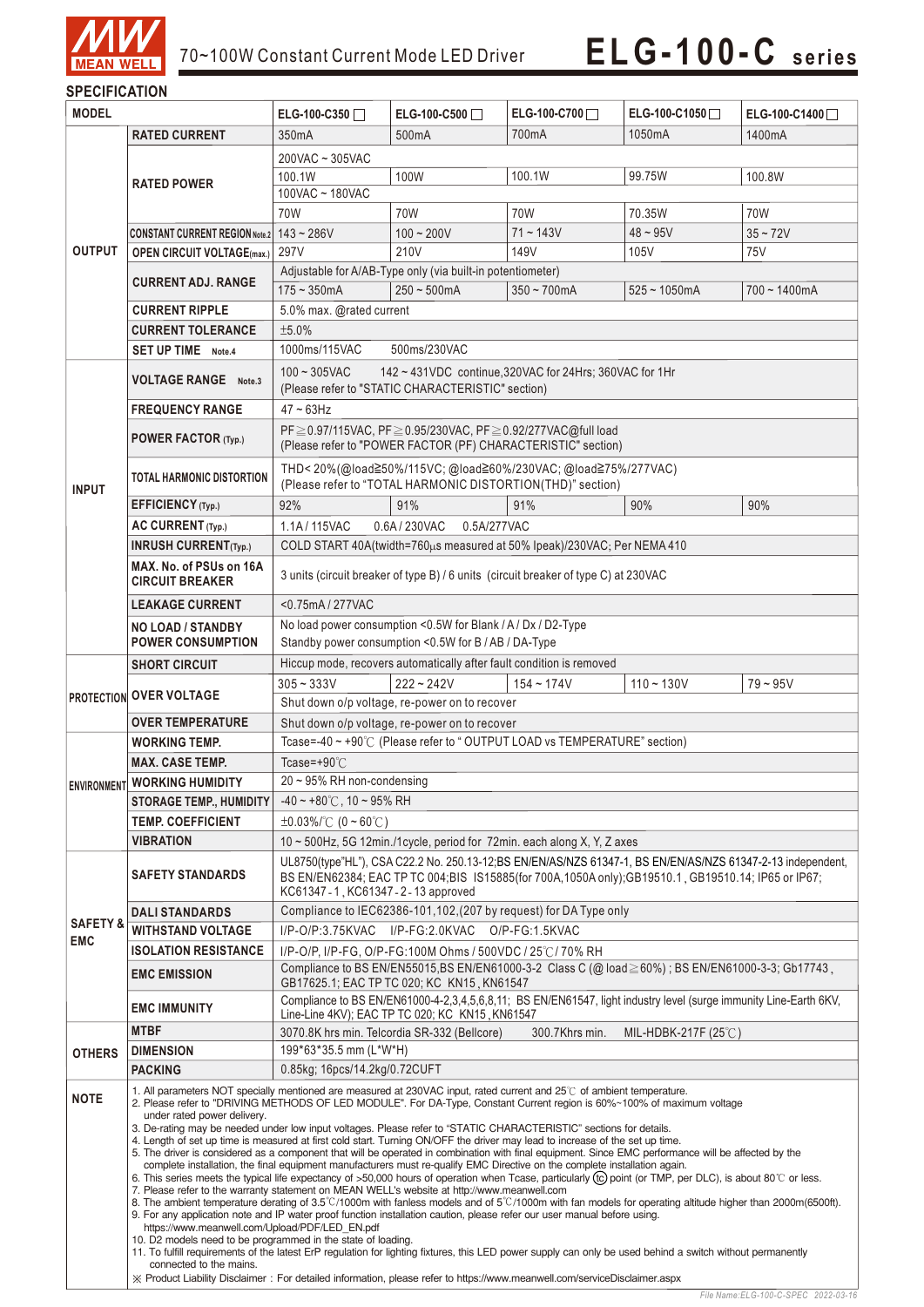



### **DRIVING METHODS OF LED MODULE**

※ This series works in constant current mode to directly drive the LEDs.



Typical output current normalized by rated current (%)

◎ This characteristic applies to Blank/A/B/AB/DX/D2-Type, For DA-Type, the Constant Current area is 60%~100% Vo. In the constant current region, the highest voltage at the output of the driver depends on the configuration of the end systems.

Should there be any compatibility issues, please contact MEAN WELL.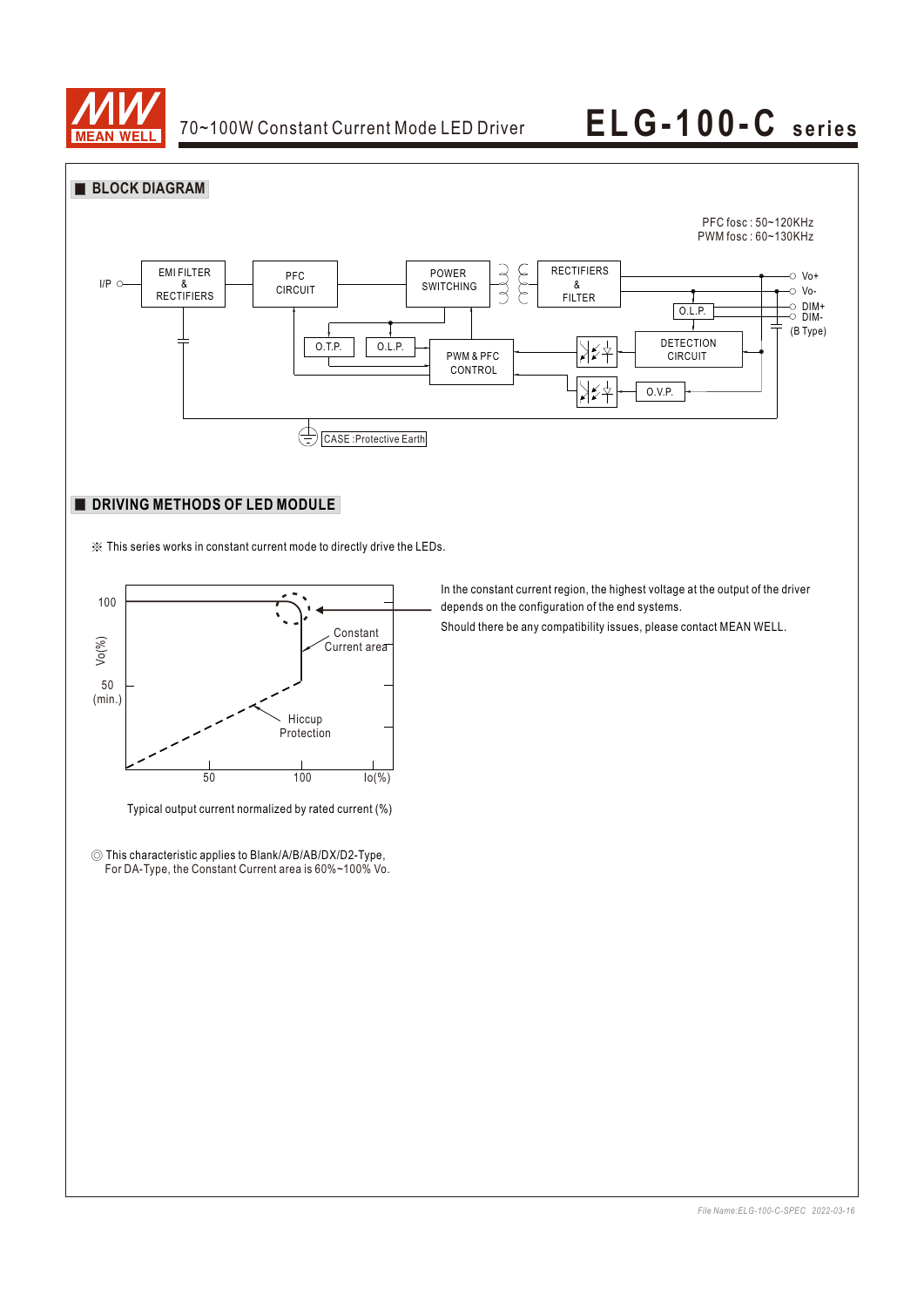



*File Name:ELG-100-C-SPEC 2022-03-16*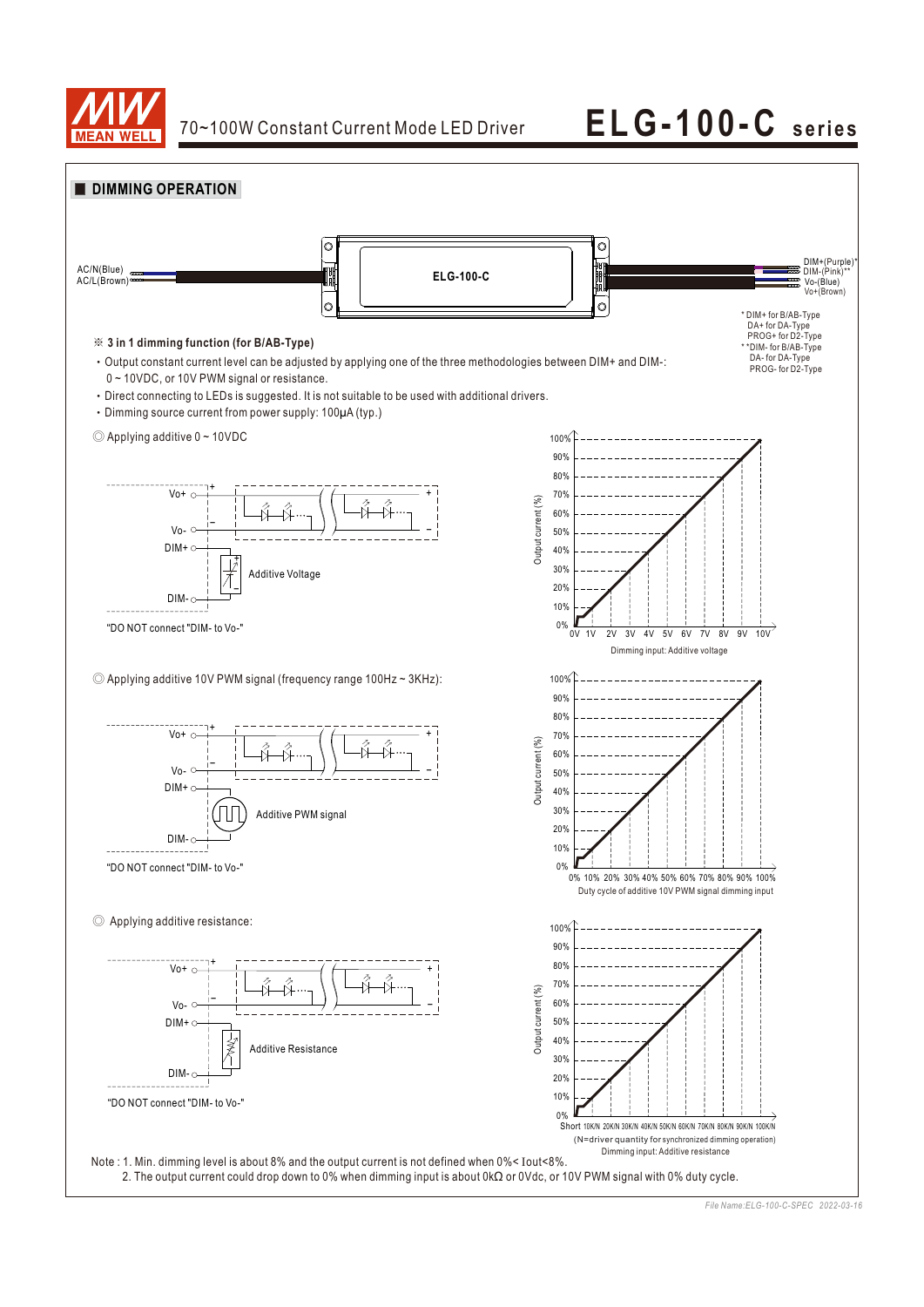

- ※ **DALI Interface (primary side; for DA-Type)**
- ‧Apply DALI signal between DA+ and DA-.
- ‧DALI protocol comprises 16 groups and 64 addresses.
- ‧First step is fixed at 8% of output.

#### ※ **Smart timer dimming function (for Dxx-Type by User definition)**

 MEAN WELL Smart timer dimming primarily provides the adaptive proportion dimming profile for the output constant current level to perform up to 14 consecutive hours. 3 dimming profiles hereunder are defined accounting for the most frequently seen applications. If other options may be needed, please contact MEAN WELL for details.

Ex : ◎ D01-Type: the profile recommended for residential lighting



Set up for D01-Type in Smart timer dimming software program:

|         | Τ1    | T <sub>2</sub> | T <sub>3</sub> | T4  |
|---------|-------|----------------|----------------|-----|
| TIME**  | 06:00 | 07:00          | 11:00          | --- |
| LEVEL** | 100%  | 70%            | 50%            | 70% |

### Operating Time(HH:MM)

\*\*: TIME matches Operating Time in the diagram whereas LEVEL matches Dimming Level.

- Example: If a residential lighting application adopts D01-Type, when turning on the power supply at 6:00pm, for instance:
- [1] The power supply will switch to the constant current level at 100% starting from 6:00pm.
- [2] The power supply will switch to the constant current level at 70% in turn, starting from 0:00am, which is 06:00 after the power supply turns on.
- [3] The power supply will switch to the constant current level at 50% in turn, starting from 1:00am, which is 07:00 after the power supply turns on.
- [4] The power supply will switch to the constant current level at 70% in turn, starting from 5:00am, which is 11:00 after the power supply turns on. The constant current level remains till 8:00am, which is 14:00 after the power supply turns on.

Ex: ◎ D02-Type: the profile recommended for street lighting



Set up for D02-Type in Smart timer dimming software program:

|         | Τ1    | Τ2    | T3   | T <sub>4</sub> | T5    |
|---------|-------|-------|------|----------------|-------|
| TIME**  | 01:00 | 03:00 | 8:00 | 11:00          | $---$ |
| LEVEL** | 50%   | 80%   | 100% | 60%            | 80%   |



- \*\*: TIME matches Operating Time in the diagram whereas LEVEL matches Dimming Level.
- Example: If a street lighting application adopts D02-Type, when turning on the power supply at 5:00pm, for instance:
- [1] The power supply will switch to the constant current level at 50% starting from 5:00pm.
- [2] The power supply will switch to the constant current level at 80% in turn, starting from 6:00pm, which is 01:00 after the power supply turns on.
- [3] The power supply will switch to the constant current level at 100% in turn, starting from 8:00pm, which is 03:00 after the power supply turns on.
- [4] The power supply will switch to the constant current level at 60% in turn, starting from 1:00am, which is 08:00 after the power supply turns on.
- [5] The power supply will switch to the constant current level at 80% in turn, starting from 4:00am, which is 11:00 after the power supply turns on. The constant current level remains till 6:30am, which is 14:00 after the power supply turns on.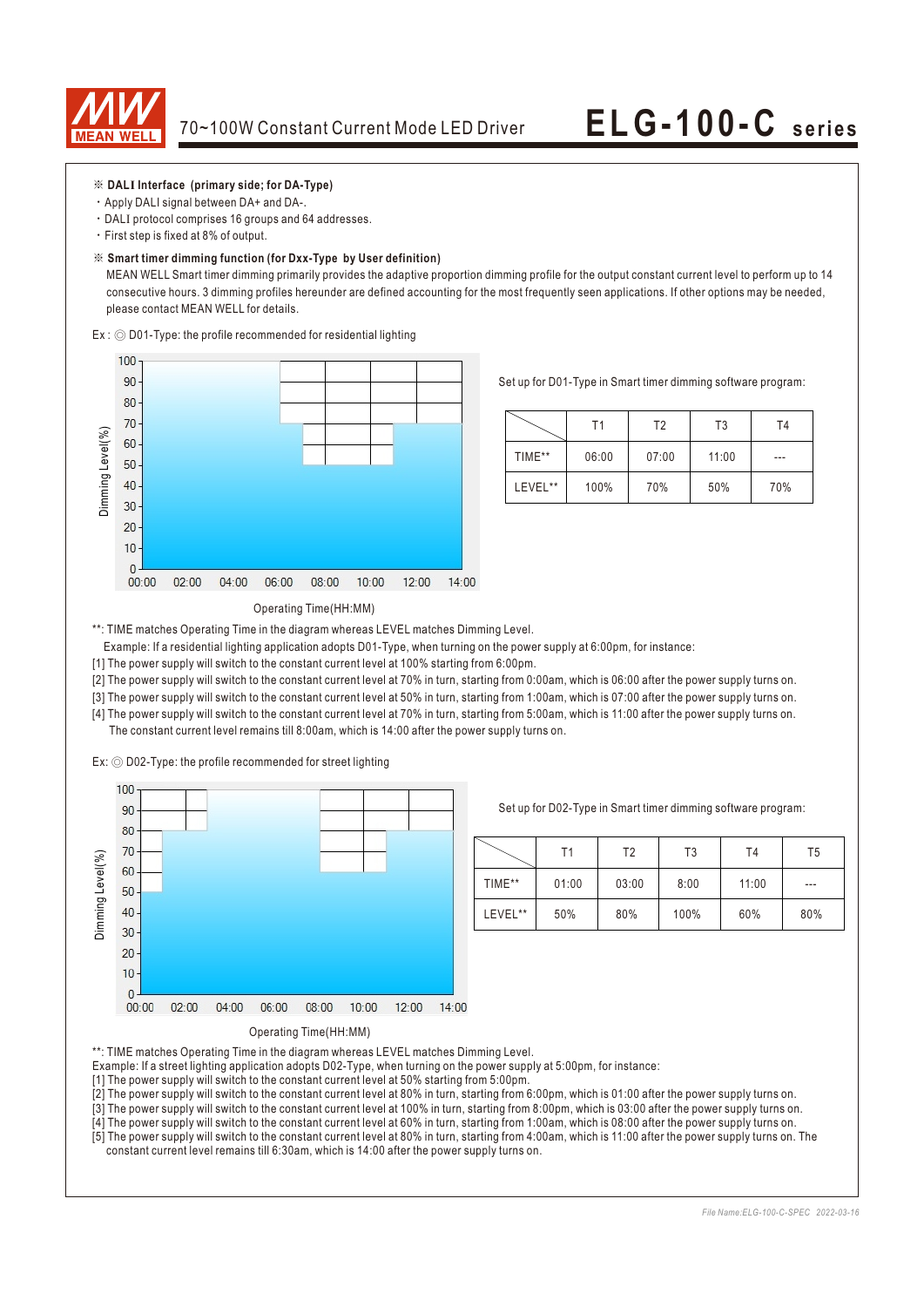



Set up for D03-Type in Smart timer dimming software program:

|         | Τ1    | T <sub>2</sub> | T3  |  |
|---------|-------|----------------|-----|--|
| TIME**  | 01:30 | 11:00          |     |  |
| LEVEL** | 70%   | 100%           | 70% |  |

\*\*: TIME matches Operating Time in the diagram whereas LEVEL matches Dimming Level.

Example: If a tunnel lighting application adopts D03-Type, when turning on the power supply at 4:30pm, for instance:

[1] The power supply will switch to the constant current level at 70% starting from 4:30pm.

[2] The power supply will switch to the constant current level at 100% in turn, starting from 6:00pm, which is 01:30 after the power supply turns on.

[3] The power supply will switch to the constant current level at 70% in turn, starting from 5:00am, which is 11:00 after the power supply turns on. The constant current level remains till 6:30am, which is 14:00 after the power supply turns on.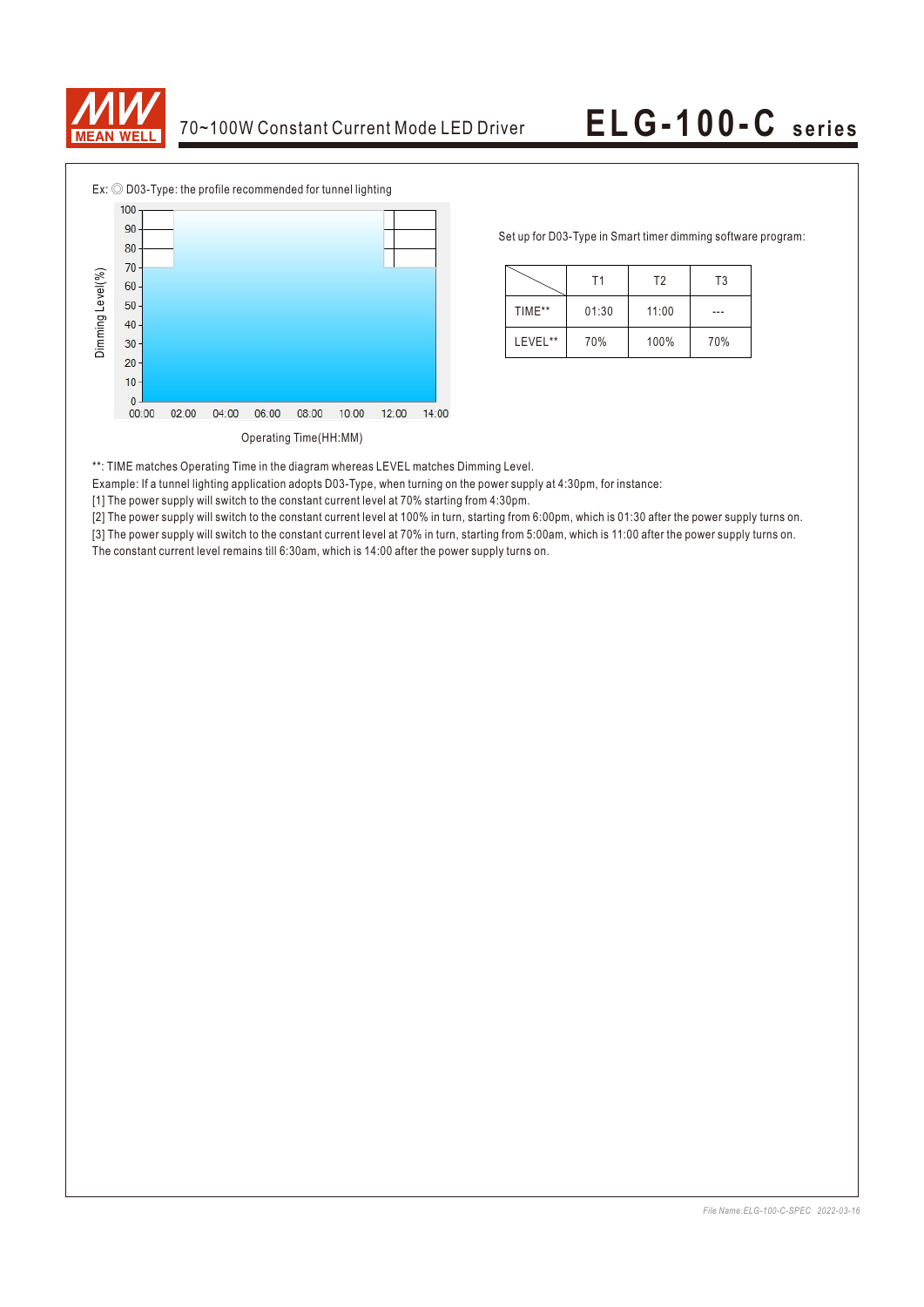

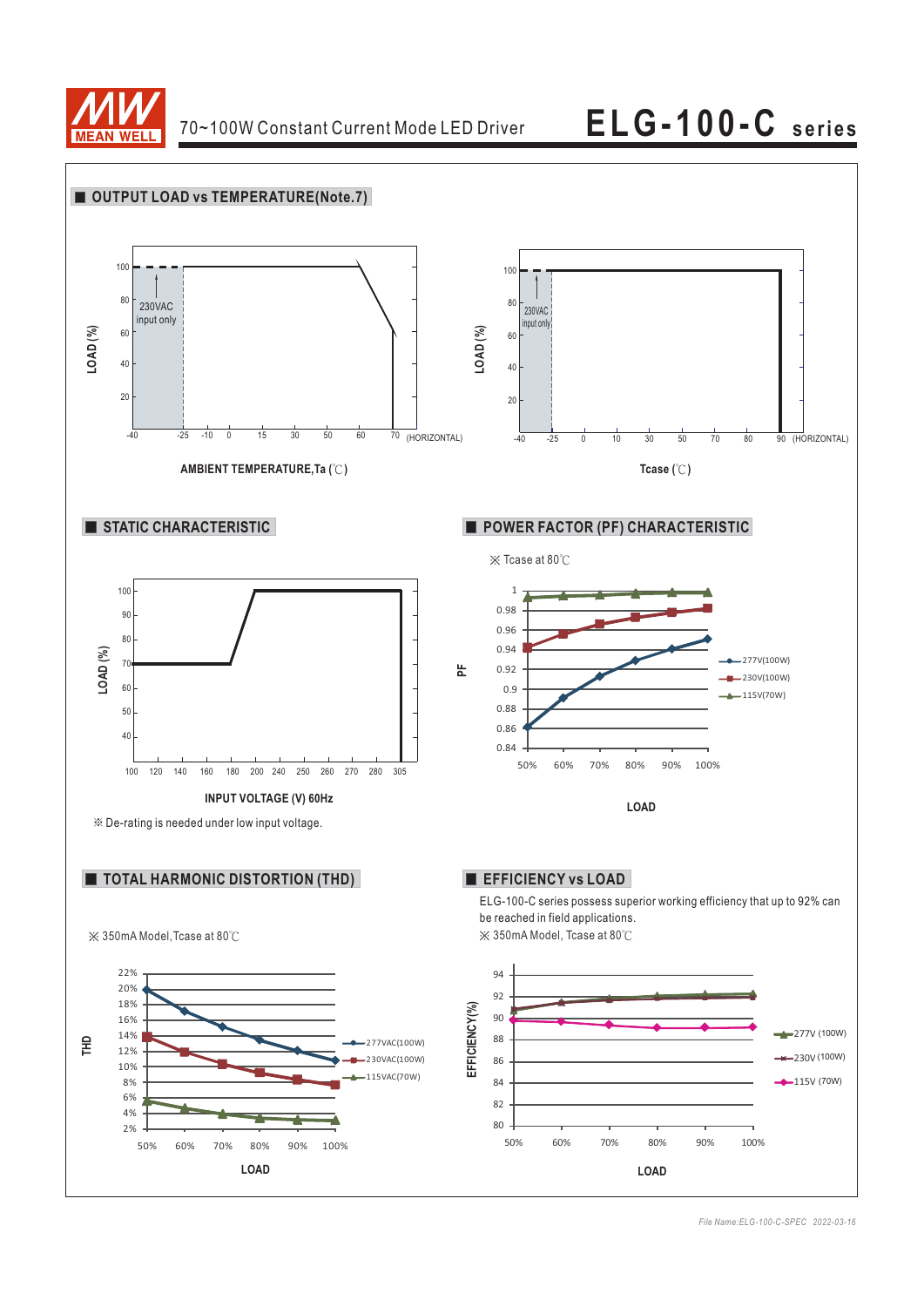

**LIFE TIME**



Tcase (℃)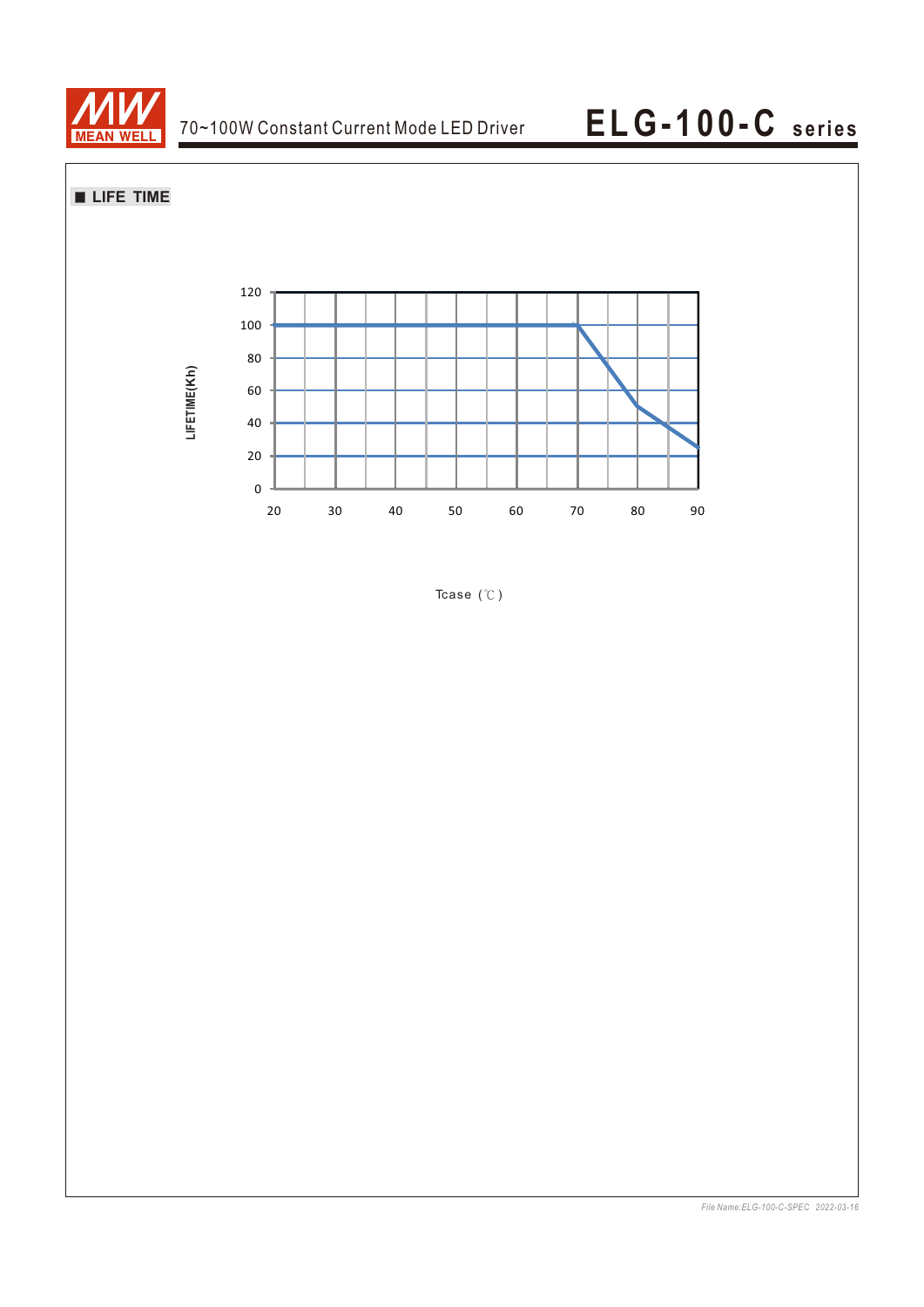

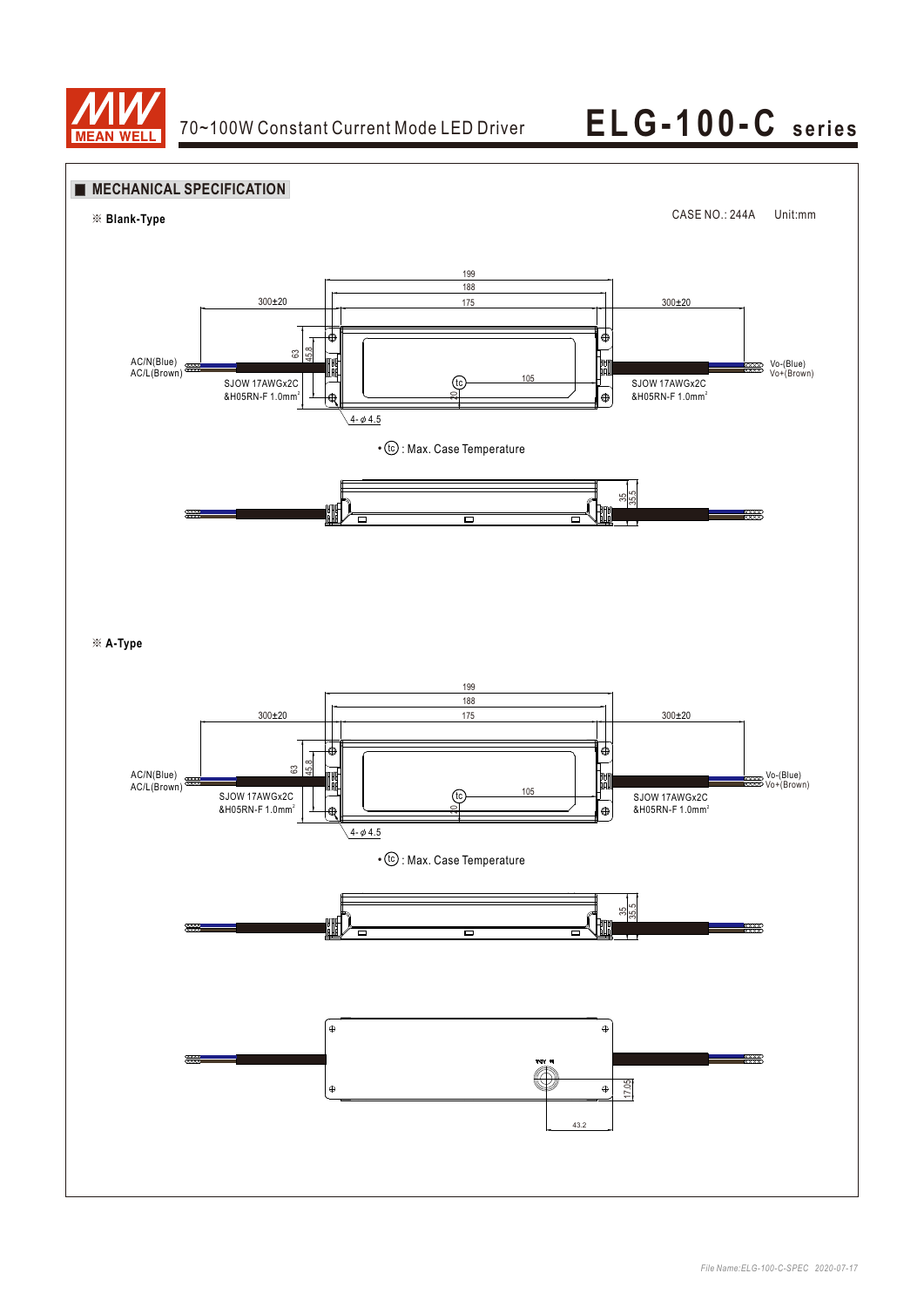